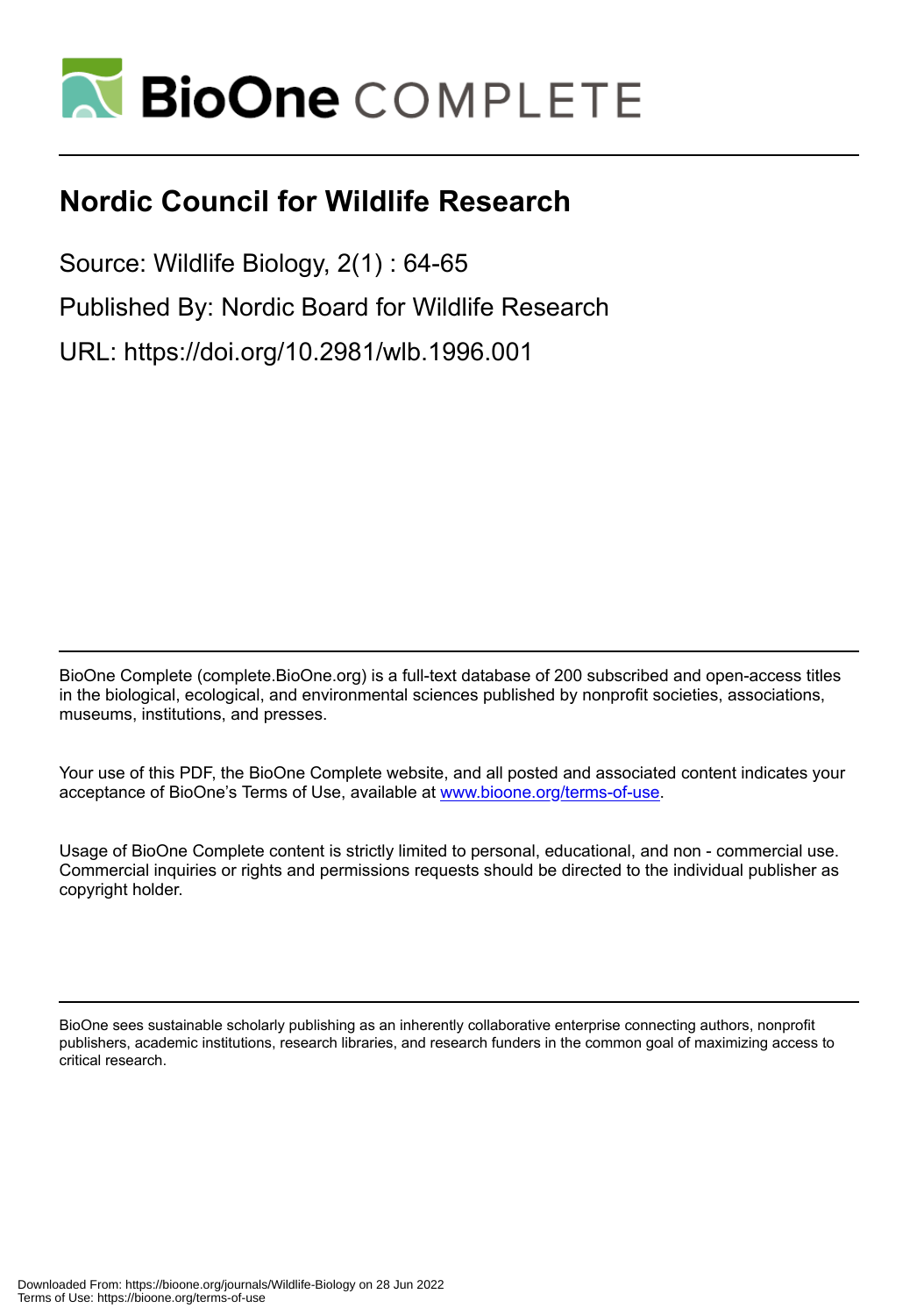# Nordic Council for Wildlife Research

#### **Grants for Nordic researchers**

The Nordic Council for Wildlife Research (NKV) grants financial aid to Nordic researchers and students within game biology and subsidises travels and symposia. NKV finances the publication of WILDLIFE BIOLOGY and therefore does not support research projects financially at present.

Applications sent to the Council will be considered at the ordinary NKV meetings, which are held in February, May and October. Applications must reach the Council well in advance of each meeting and should be sent to:

#### **Nordic Council for Wildlife Research**

Secretary Pekka Helle Meltaus Wildlife Research Station FIN-97340 Meltaus Finland Fax no: +358 60 76 12 55

#### **Travel Grants**

Nordic researchers and students may apply for financial aid in connection with visits to research institution etc. in the Nordic countries.

The application must give detailed information about the purpose of the visit, the applicant's research area, the destination, time and duration of the journey as well as the travel expenses. Furthermore, students are required to enclose a recommendation signed by their tutor.

Travel expenses should be kept at a minimum, i.e. travels should be made by train, boat or bus. In some cases, travels by car or plane may be accepted, but the applicant should state

his/her reason for choosing either of these in the application. Room and board rates are: SEK 250 per night and SEK 150 per day. Applicants should state whether they have applied for financial support elsewhere, and if so, for how much money they have applied.

NKV does not consider applications for travels already undertaken.

#### **Symposia**

NKV may contribute financially to symposia or courses etc. within game biology which may be of Nordic interest. Contributions may cover the travel expenses of participants but may also cover expenses connected with inviting contributions from non-Nordic researchers. NKV supports both small and wide-ranging symposia.

Applications should state the title of the symposium and should give a detailed description of the objective, target audience, num ber of participants, the time and place of the symposium and must specify how the results of the symposium will be published.

NKV considers it highly important that applications reach it well in advance of the symposium. The application should contain a list of expenses including travel grants.

Please note that no contributions will be given neither to individual participants nor to symposia which have already been held.

Information about NKV's application routines may be obtained by sending your name and address to the NKV Secretariat (see address above).

NKV encourages all Nordic researchers to help make known the possibilities of obtaining financial support from NKV.